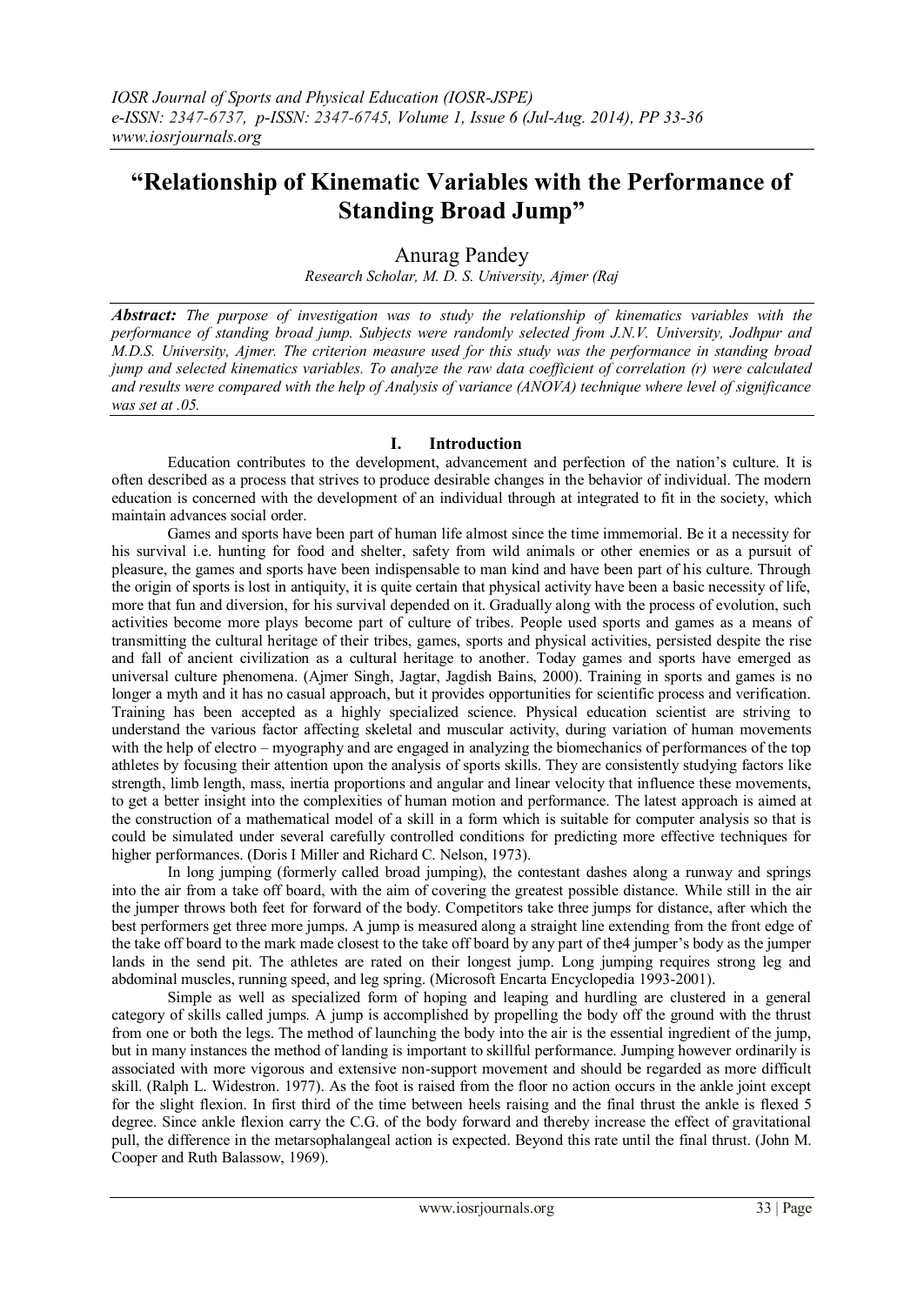**Purpose of the study**: The purpose of this investigation was to study the relationship of kinematics variables with the performance of standing broad jump.

### **II. Objectives:**

- 1. To find out relationship between Kinematics variables and performance in standing broad jump with regard to beginners.
- 2. To find out relationships between kinematics variables and performance in standing broad jump with regard to intermediate athletes.
- 3. To find out relationship between kinematics variables and performance in standing broad jump with regard to advance athletes.
- 4. Comparing the standing broad jump performance among the three selected groups.

#### **Hypothesis**:

On the basis of the knowledge gained from available literature, research finding and the scholars own understanding of the problems, it was hypothesized that.

- 1. There may be significant variation in the relationship of kinematics variables with the performance of beginner"s in standing broad jump.
- 2. There may be significant variation in the relationship of kinematics variables with the performance of intermediate in standing broad jump.
- 3. There may be significant variation in the relationship of Kinematics variable with the performance of advance athletes in standing broad jump.
- 4. There may be significant variation in the performance of selected groups.

## **III. Methodology:**

**Subjects**: Thirty male athletes ranging from 17 to 25 years age of J.N.V. University, Jodhpur and M.D.S. University, Ajmer were randomly selected as the subjects for this study.

### **Selected of Kinematical variables were:**

- 1. Ankle Joints
- 2. Knee Joints
- 3. Hip Joints
- 4. Shoulder Joints
- 5. Elbow Joints
- 6. Wrist Joints

**Criterion Measure**: - The score of the subjects in standing broad jump were used as criterion measure for this study.

The criterion measure used for this study was the maximum distance covered in standing broad jump subject was tested from different kinematics variables. Each subject was given three trials and the best trial was recorded as the score.

**Statistical Technique Used**:- To analyze the raw data mean (Garret, 1979) and coefficient of correlation (Verma, 2000) were calculated and result were compared with the help of one way analysis of variance ("F" ratio), technique where level of significance was set at .05.

**Result of the Study**: - The statistical analysis of data pertaining to Relationship of Kinematics variables with the performance of standing broad jump.

| Table – 1 Relationship Of Selected Angular Kinematic Variables With The Performance Of Subject In Standing |                         |  |  |
|------------------------------------------------------------------------------------------------------------|-------------------------|--|--|
|                                                                                                            | Broad Jump ( $N = 30$ ) |  |  |

| S.No. | Variables              | Coefficient of Correlation "r" |              |          |
|-------|------------------------|--------------------------------|--------------|----------|
|       |                        | Beginner                       | Intermediate | Advance  |
| 1.    | Ankle Joint (L)        | 0.202                          | $-0.268$     | $-0.449$ |
|       | (R)                    | $-0.264$                       | 0.044        | $-0.261$ |
| 2.    | Knee Joint $(L)$       | 0.305                          | 0.004        | 0.435    |
|       | (R)                    | 0.341                          | 0.299        | $-0.548$ |
| 3.    | $\text{Hip Joint (L)}$ | 0.429                          | $-0.501$     | 0.117    |
|       | (R)                    | 0.237                          | $-0.430$     | $-0.168$ |
| 4.    | Shoulder Joint (L)     | $-0.108$                       | $-0.221$     | 0.032    |
|       | (R)                    | 0.438                          | 0.298        | $-0.397$ |
| 5.    | Elbow Joint $(L)$      | $-0.082$                       | 0.020        | 0.362    |
|       | (R)                    | $-0.231$                       | $-0.706*$    | 0.066    |
| 6.    | Wrist Joint (L)        |                                |              |          |
|       | (R)                    | $-0.287$                       | 0.136        | $-0.302$ |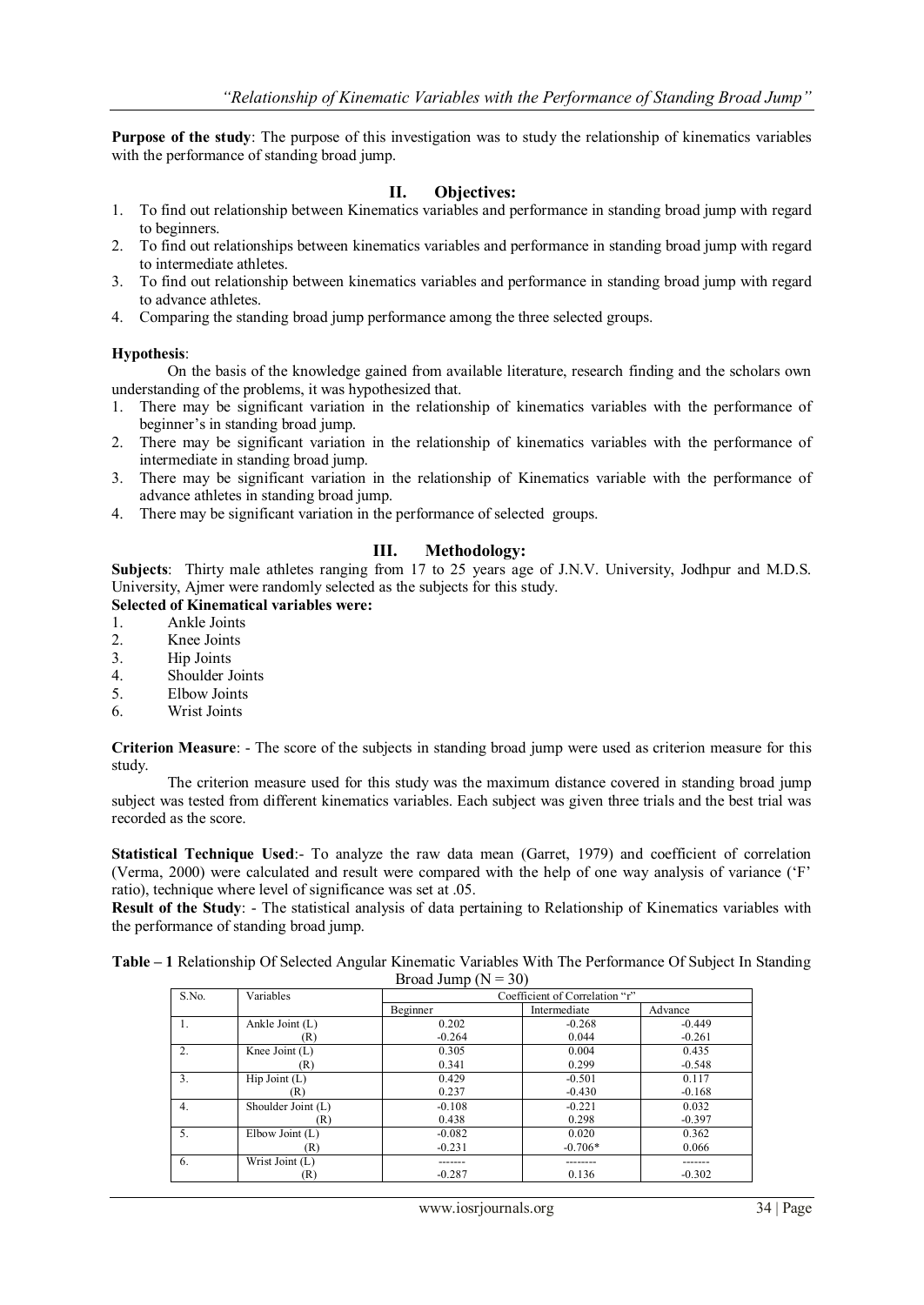## $L = Left R = Right$

As shown in (Beginner Boys) Table – 1 that the values of coefficient of correlation incase of all the selected Kinematics variables were found insignificant at the selected level of significance of 0.05. Since the required value of coefficient of correlation for 8 degree of freedom is 0.632 and the obtained values of coefficient of correlation of selected variables less than the required value.

As shown in (intermediate boys) Table -1 that the values of coefficient of correlation in case of all the selected kinematics variables were found in significant at the selected level of significance of 0.05 except right elbow joint which showed a negative correlation with the performance which shows that decrease in the angle of the right elbow joint will increase the performance. Since the required value of coefficient of correlation for 8 degree of freedom is 0.632 and the obtained values of coefficient of correlation of selected variables less than the required value.

As shown in (Advance Boys) Table-1 that the values of coefficient of correlation in case of all the selected kinematics variables were found in significant at the selected level of significance of 0.05. Since the required value of coefficient of correlation for 8 degree of freedom is 0.632 and the obtained values of coefficient of correlation of selected variables less than the required value.

| <b>Table – 2</b> Analysis Of Variancle Of The Mean Difference Of The Selected Groups |    |               |                    |           |  |
|--------------------------------------------------------------------------------------|----|---------------|--------------------|-----------|--|
| Source of Variance                                                                   | df | Sum of square | Mean sum of square | 'F' Ratio |  |
| Between Groups                                                                       |    | 0.633         | .0316              |           |  |
| Within Groups                                                                        |    | .676          | 0.062              | 5.098*    |  |

**Table – 2** Analysis Of Variancle Of The Mean Difference Of The Selected Groups

\*Significance at .05 level of confidence  $F_{.05}$  (2.27) = 3.35.

It is evident from Table  $-2$  that variability exist among the three group with respect to criterion variable namely performance in standing broad jump among boys.

| <b>Beginners</b> | Intercollegiate | Interuniversity | M.D       | U.D.   |
|------------------|-----------------|-----------------|-----------|--------|
| 2.013            | 774             |                 | $0.238*$  |        |
| 2.013            |                 | 2.123           | .011      | 0.2282 |
|                  | 775             | 2.123           | $-0.348*$ |        |
| i level.         |                 |                 |           |        |

**Table – 3** Least Significant Difference Post Hoc Test For Mean Of The Three Groups

\*Significant at .05

The above table shows that there was significant difference between the means of Beginner boys and Interuniversity boys.



**Fig–1.** Bar diagram showing the mean values of performances among Beginner, Intercollegiate and Interuniversity Boys in Standing Broad Jump.

Investigator compared all the groups and data reveals that Interuniversity Group of boys was found to be statistically superior over Intercollegiate and Beginner Group. The Mean of the Interuniversity Group was also grater than the mean of the Beginner group but statistically insignificant difference was found between the